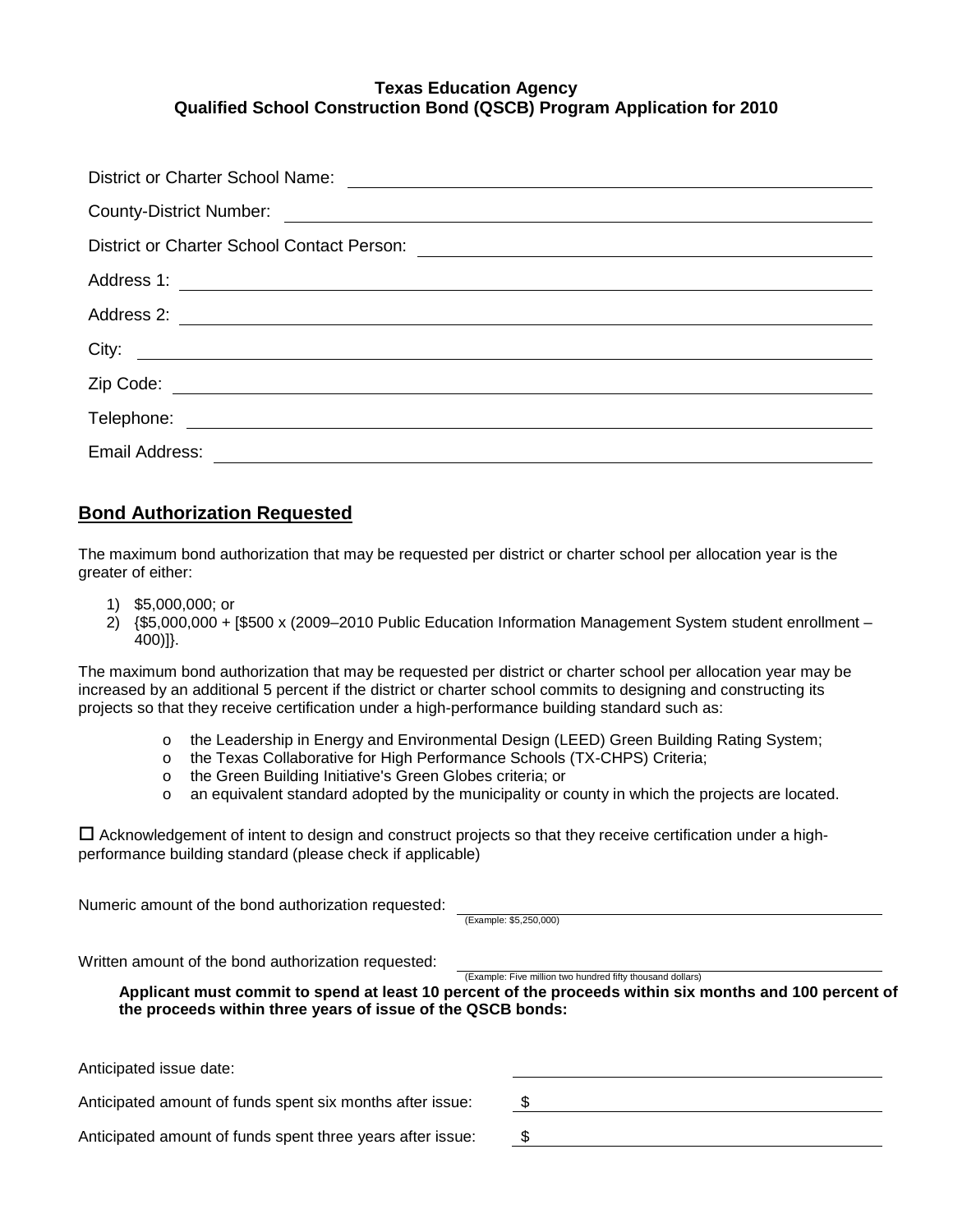County-District Number: District or Charter School Name:

# **Project Description(s)**

|           | <b>CAMPUS NAME</b> | <b>PROJECT TYPE</b>                   | <b>ESTIMATED</b> | <b>NARRATIVE DESCRIPTION</b>   |  |  |
|-----------|--------------------|---------------------------------------|------------------|--------------------------------|--|--|
|           |                    | (check one box only for each project) | <b>COST</b>      |                                |  |  |
|           |                    |                                       |                  |                                |  |  |
|           |                    | ∃New campus                           | \$               |                                |  |  |
| Project 1 |                    | New campus with land                  |                  |                                |  |  |
|           |                    | acquisition                           |                  |                                |  |  |
|           |                    | Addition(s) only                      |                  |                                |  |  |
|           |                    | Additions and repairs or              |                  |                                |  |  |
|           |                    | rehabilitation                        |                  |                                |  |  |
|           |                    | Repairs or rehabilitation only        |                  |                                |  |  |
|           |                    |                                       |                  |                                |  |  |
|           |                    | <b>New campus</b>                     | \$               |                                |  |  |
|           |                    | New campus with land                  |                  |                                |  |  |
|           |                    | acquisition                           |                  |                                |  |  |
| Project 2 |                    | Addition(s) only                      |                  |                                |  |  |
|           |                    | Additions and repairs or              |                  |                                |  |  |
|           |                    | rehabilitation                        |                  |                                |  |  |
|           |                    | Repairs or rehabilitation only        |                  |                                |  |  |
|           |                    |                                       |                  |                                |  |  |
|           |                    | New campus                            | \$               |                                |  |  |
| Project 3 |                    | $\Box$ New campus with land           |                  |                                |  |  |
|           |                    | acquisition                           |                  |                                |  |  |
|           |                    | Addition(s) only                      |                  |                                |  |  |
|           |                    | Additions and repairs or              |                  |                                |  |  |
|           |                    | rehabilitation                        |                  |                                |  |  |
|           |                    | Repairs or rehabilitation only        |                  |                                |  |  |
|           |                    |                                       |                  |                                |  |  |
|           |                    | New campus                            | \$               |                                |  |  |
|           |                    | New campus with land                  |                  |                                |  |  |
|           |                    | acquisition                           |                  |                                |  |  |
| Project 4 |                    | □ Addition(s) only                    |                  |                                |  |  |
|           |                    | Additions and repairs or              |                  |                                |  |  |
|           |                    | rehabilitation                        |                  |                                |  |  |
|           |                    | Repairs or rehabilitation only        |                  |                                |  |  |
|           |                    |                                       |                  |                                |  |  |
|           |                    | <b>Issuance costs (if any):</b>       | \$               | Cannot exceed 2% of the bond   |  |  |
|           |                    |                                       |                  | authorization amount requested |  |  |
|           |                    |                                       |                  |                                |  |  |
|           |                    | <b>TOTAL PROJECT COSTS</b>            |                  | Must equal the bond            |  |  |
|           |                    | & ISSUANCE COSTS:                     | \$               | authorization amount requested |  |  |
|           |                    |                                       |                  |                                |  |  |

**This page may be reproduced to provide additional space as needed.**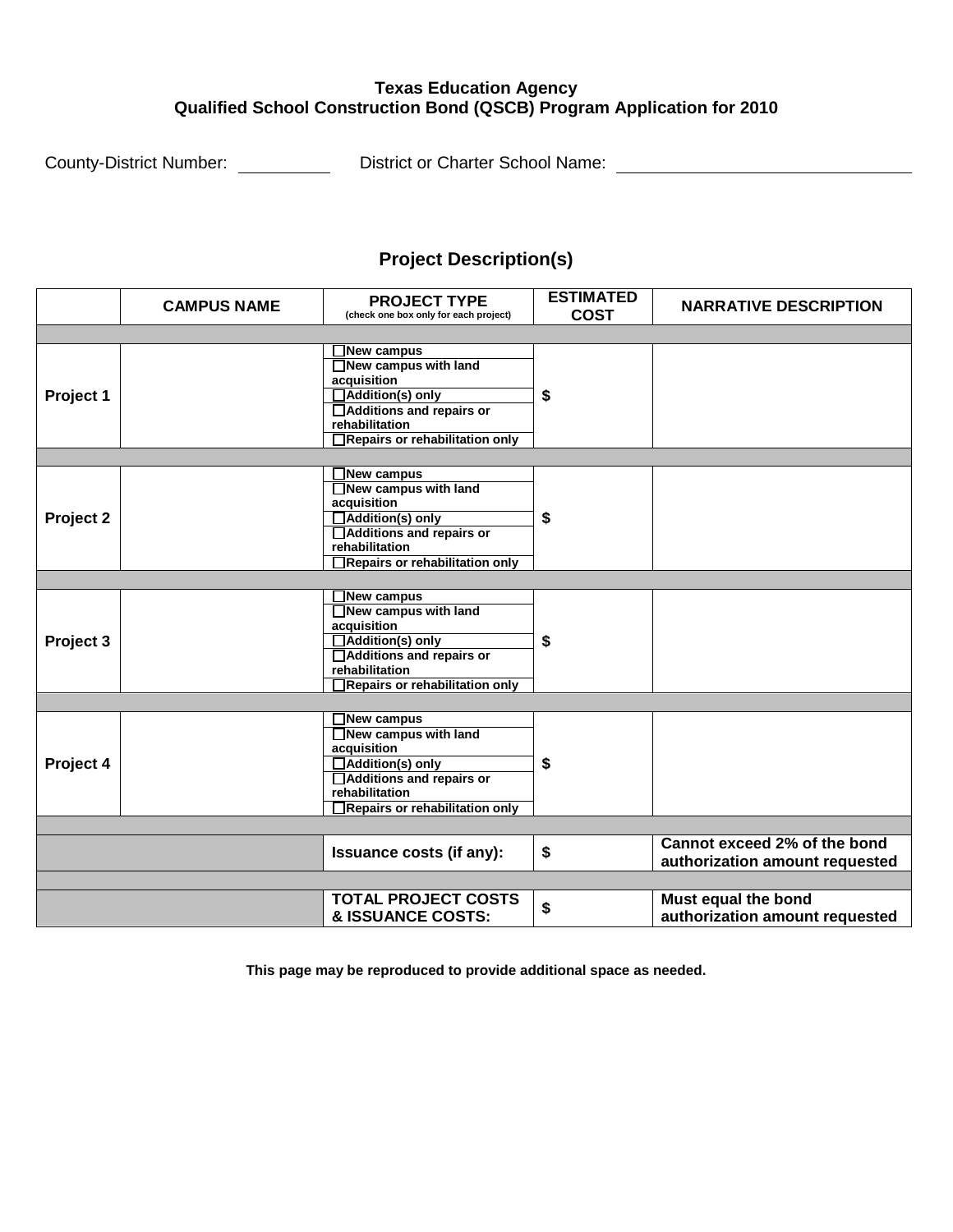County-District Number: District or Charter School Name:

As used in this application:

- "Agency" means the Texas Education Agency (TEA);
- "Applicant" means the entity eligible to apply for bond authorization. If the application is approved, "applicant" means the entity granted the bond authorization.

Statement of provisions and assurances for the bond authorization requested in this application:

- A. The applicant certifies that 100 percent of the proceeds of the qualified school construction bonds will be used for some or all of the following qualified purposes:
	- Construction of public school facilities;
	- Rehabilitation or repair of public school facilities;
	- Acquisition of land on which public school facilities will be constructed with proceeds of issuance;
	- Equipment related to the project(s) constructed or rehabilitated with the proceeds of issuance; or
	- Issuance costs not to exceed 2 percent of total bond proceeds.

Within six months of issuance, the applicant must have entered into contract(s) for use of proceeds equal to 10 percent of issuance. Additionally, 100 percent of the bond proceeds are to be used for a qualified purpose and must be spent within three years of the date of issuance.

#### B. **Debt instruments:**

A school district applicant shall issue one or more of the following four types of debt instruments:

- General Obligation Bond authorized under the authority of the Texas Education Code, Chapter 45, Subchapter A:
- Lease Purchase authorized under the Texas Local Government Code, §271.004 or §271.005;
- Time Warrant authorized under the Texas Education Code, §45.103; or
- Maintenance Tax Note authorized under the Texas Education Code, §45.108.

A charter applicant shall issue only the following type of debt instrument:

- Revenue Bond as authorized under the Texas Education Code, Chapter 53, Subchapter C.
- C. **Compliance with the Davis-Bacon Act:** The applicant certifies that all laborers and mechanics employed by contractors and subcontractors on projects funded directly by or assisted in whole or in part by and through the federal government pursuant to this authorization shall be paid wages at rates not less than those prevailing on projects of a character similar in the locality as determined by the secretary of labor in accordance with 40 United States Code (USC), Chapter 31, Subchapter IV. With respect to the labor standards specified in this section, the secretary of labor shall have the authority and functions set forth in Reorganization Plan Numbered 14 of 1950 (64 Stat. 1267; 5 USC Appendix) and 40 USC, §3145 (Section 1606).

The applicant certifies that all contracts will include language that acknowledges that all contractors or subcontractors must pay laborers and mechanics employed under the contract no less than locally prevailing wages for corresponding work on similar projects in the area. The U.S. Department of Labor determines locally prevailing wage rates.

Wage determinations:<http://www.access.gpo.gov/davisbacon/> Texas wage determinations are linked from the following site: <http://www.access.gpo.gov/davisbacon/TX.html>

D. The applicant certifies that the applicant will comply with any arbitrage and rebate requirements that may be applicable on governmental tax-exempt bonds.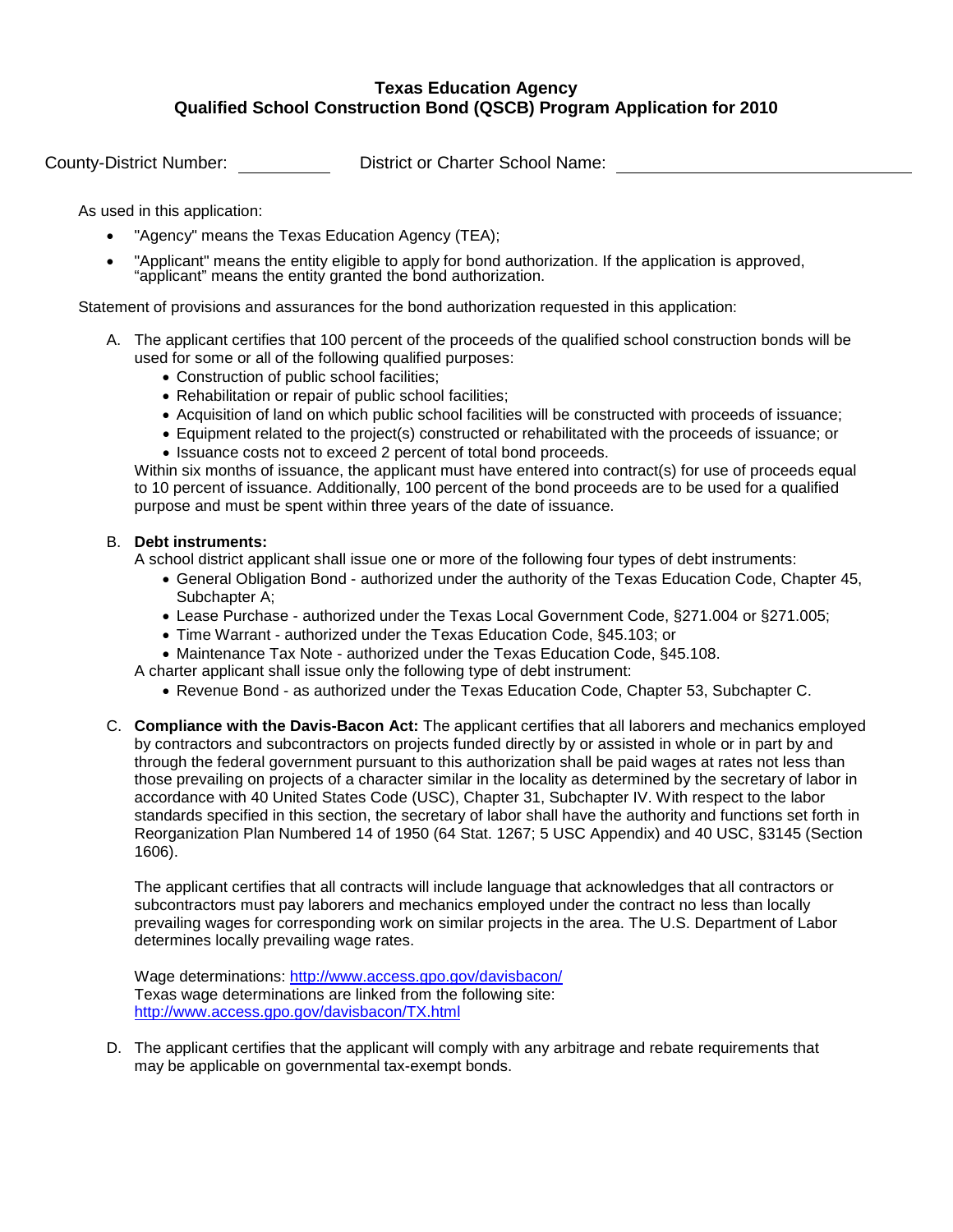County-District Number: District or Charter School Name:

Statement of provisions and assurances for the bond authorization requested in this application (continued):

- E. No other agreement, written or oral, purporting to alter or amend this application shall be valid.
- F. The applicant certifies that **the person signing this application has been properly delegated this authority**.
- G. In the conduct of the bond authorization, the applicant shall be subject to **Texas State Board of Education rules and commissioner of education rules pertaining to school facilities and the bond authorization and to the laws of the State of Texas governing this bond authorization.** This document constitutes the entire agreement between the agency and the applicant for the bond authorization.
- H. The agency may conduct **desk reviews or on-site monitoring reviews** to determine compliance with the approved application and the applicable statute(s), law(s), regulations, and guidelines.
- I. If the applicant, in the agency's sole determination, fails or refuses for any reason to perform any of its obligations under this contract, **the agency may impose such sanctions as it may deem appropriate**. The cancellation, termination, or suspension of this bond authorization, if imposed, shall become effective at the close of business on the day of the applicant's receipt of written notice thereof from the agency.
- J. The applicant, to the extent permitted by law, shall hold the agency harmless from and shall indemnify the agency against any and all claims, demands, and causes of action of whatever kind or nature asserted by any third party and occurring or in any way incident to, arising from, or in connection with any acts of the applicant, its agents, employees, and subcontractors, done in the conduct of the bond authorization.
- K. **The applicant shall maintain its records and accounts in a manner that assures a full accounting for all funds received and expended by the applicant in connection with the bond authorization.** These records and accounts shall be retained by the applicant and made available for programmatic or financial audit by the agency and by others authorized by law or regulation to make such an audit for a period of not less than five years from the date of the end of debt service. If an audit has been announced, the records shall be retained until such audit has been completed.
- L. The applicant certifies that no funds provided under this bond authorization shall be used to purchase supplies, equipment, or services from any **companies found to be guilty of unfair business practices** within 12 months from the determination of guilt.
- M. The applicant certifies that no funds will be used to pay for **religious worship, instruction, or proselytization**, or for any equipment or supplies for such, or for any construction, remodeling, repair, operation, or maintenance of any facility or part of a facility to be used for religious worship, instruction, or proselytization (34 Code of Federal Regulations, §76.532 and Public Law 107-110, §9505).
- N. The applicant certifies that any construction or major renovation of an existing or new instructional facility using funds obtained by the applicant under this bond authorization shall consider, in the design of the instructional facility, **security criteria developed by the Texas School Safety Center under the Texas Education Code, §37.2051**.